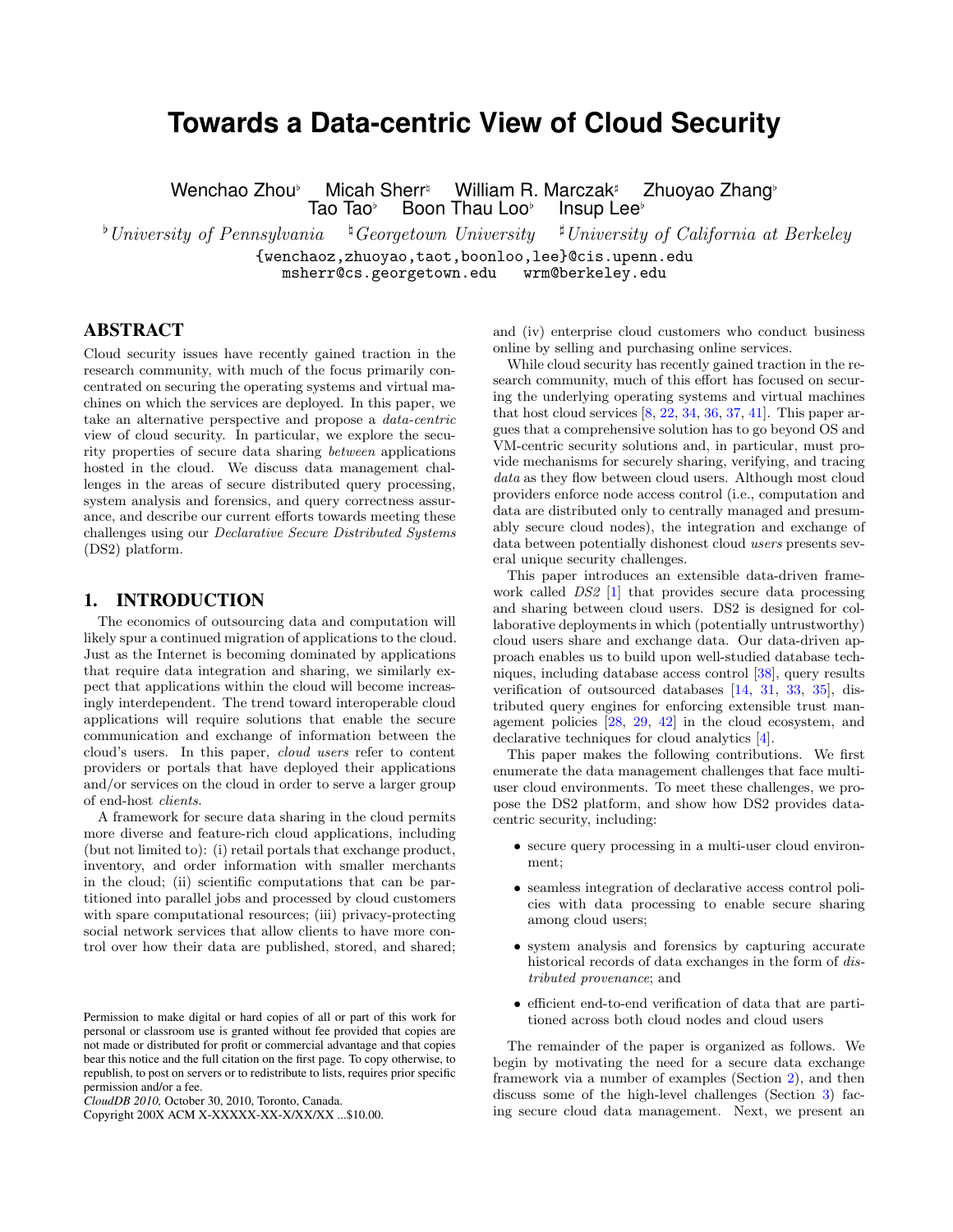overview of the DS2 platform (Section [4\)](#page-2-0) and describe how it helps meet many of the identified challenges (Sections [5](#page-2-1) through [8\)](#page-6-0). Finally, we conclude with a discussion of our ongoing and future work (Section [9\)](#page-6-1).

## <span id="page-1-0"></span>2. MOTIVATING EXAMPLES

Due to their scalability, high quality of service, cost effectiveness, and reliability, clouds present an attractive platform for a variety of applications. Although most existing cloud application deployments consist of homogeneous and isolated software, interconnecting such applications to share data among cloud users enables more adaptable systems. Although the following list is not intended to be comprehensive, we briefly posit some potential applications that may benefit from inter-application information exchange.

Online Marketplaces. Retail portals such as Yahoo!, Amazon, buy.com, eBay, etc. serve as storefronts for merchants. These online marketplaces collect product and inventory information from sellers, and provide potential buyers with a unified store in which they may search for and purchase goods and services.

The economics of cloud computing allow both portal operators and merchants to benefit by moving their applications into the cloud. However, although cloud platforms offer services for exchanging data between virtual nodes belonging to the same cloud user, there is little existing support for secure query execution between *different* cloud users. DS2 provides a unified data integration language for portal operators and merchants to exchange data – for instance, to query available inventory, gather product descriptions and prices, process orders, and track shipments. DS2 supplies an authentication layer for communicated queries and result sets which could, for example: (i) prevent competing merchants from querying each others' inventories and prices, and (ii) allow portal operators to communicate payment information with only authorized parties. Additionally, portal operators can use DS2 as an access control framework to both restrict certain portal features to trusted merchants and offer differentiated pricing models in which merchants can pay more to further distinguish their products in the store.

Social Network Service in the Cloud. Social network services allow users to interact through an online social network topology. Most existing social network services (including Facebook, LinkedIn, renren, and Cyworld) rely on centralized architectures with end-host clients' public and private information stored in the service provider's databases. Complex and frequently changing privacy policies and practices have sometimes frustrated customers [\[6,](#page-7-16) [44\]](#page-7-17), motivating the development of less centralized and more user-controllable social network services [\[5,](#page-7-18) [12,](#page-7-19) [13\]](#page-7-20).

One promising approach to construct a more privacy-preserving social network service is to carefully store personal data in the cloud. Social networking customers could either host their own information on cloud nodes (such a model is compatible with ongoing efforts such as Dias $pora*$  [\[12\]](#page-7-19) and Appleseed [\[5\]](#page-7-18)), or distribute portions of their data across federated cloud profile hosting services.

DS2 supports such cloud-based social network services by providing secure mechanisms for query execution and data computation. For example, traversing the social graph to discover potential connections (or in the parlance of Facebook, mining for friend "suggestions") is a distributed computation when profile data are disseminated throughout the cloud. DS2 assists such computations by ensuring that data are authenticated and that access controls are properly enforced. We demonstrate in Section [5](#page-2-1) how DS2 can be used to program a secure version of MapReduce [\[10\]](#page-7-21) that verifies the authenticity of data received from spawned workers; such an authenticated MapReduce service can be used in the context of social network services to efficiently locate potential connections.

Outsourced Data Storage and Query. A salient feature of cloud services is their ability to amortize the cost of storing large datasets. Cloud-based data storage providers may sell storage solutions that extend the features offered by the underlying cloud. For example, data storage providers may strategically locate data in the cloud to optimize content delivery, sell backup solutions, or offer data mining and query services.

Data owners may opt to disseminate their data across multiple such in-cloud storage providers to improve reliability (i.e., availability) or to take advantage of different features and pricing options. DS2 provides end-to-end verifiability of partitioned data, allowing end-clients to detect unauthorized data alteration, insertion, or deletion.

# <span id="page-1-1"></span>3. CHALLENGES

Based on the above examples, we identify three security challenges associated with cloud data management:

Challenge 1: Secure Query Processing and Data Sharing. In a centrally administered and tightly controlled enterprise environment, queries may be safely executed in the trusted corporate network. However, in distributed and decentralized environments such as the cloud, all parties may not behave honestly.

A key challenge of deploying data-centric applications in the multi-user cloud setting is to ensure that all querying processing and data sharing are carried out securely – participating parties should be authenticated and authorized, and user-specified access control policies should be strictly enforced.

Furthermore, the access control language should be sufficiently flexible to meet the needs of a large range of applications. For example, policies may accept or reject access based on authentication tokens, or access decisions may be based on derivation histories of communicated tuples. Although domain-specific solutions have been previously proposed, we argue that a general-purpose secure framework better enables developers to deploy their applications in diverse cloud environments.

Challenge 2: System Analysis and Forensics. Data exchanges and interaction among multiple cloud applications complicate the dependency logic of derived tuples. A misbehaving (and potentially malicious) user's input may have profound and intricate implications on other users' applications. Non-deterministic message transmission (e.g., message re-ordering or loss) and the dynamic nature of the cloud further complicate the problem. All of these issues underscore the necessity of an effective approach to systematically perform system analysis and forensics.

Challenge 3: Query Correctness Assurance. Cloud computing represents a cost-effective means of outsourcing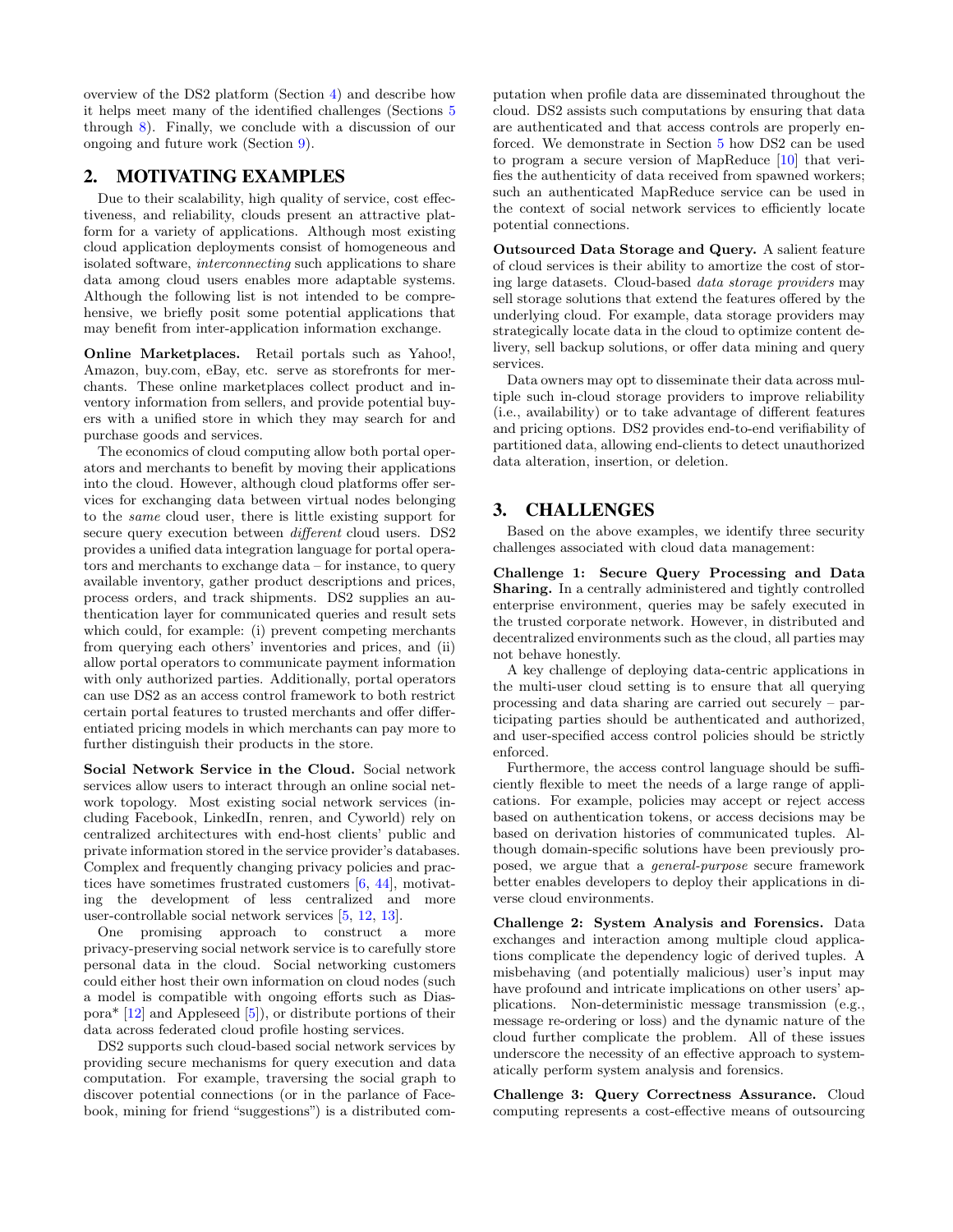computation. However, naïvely relying on (potentially untrustworthy) cloud applications to accurately process queries imposes a significant security risk. We desire techniques that provide end-to-end verification of query results.

Given the above challenges, we now describe our datacentric architecture for multi-user cloud security.

# <span id="page-2-0"></span>4. DS<sup>2</sup> PLATFORM

We first describe the DS2 platform that provides the functionality required by our proposed data security techniques. In DS2, network protocol and security policies are specified using Secure Network Datalog (SeNDlog) [\[42\]](#page-7-14), a declarative language primarily rooted in Datalog that unifies declarative networking [\[26,](#page-7-22) [27\]](#page-7-23) and logic-based access control [\[3\]](#page-7-24) specifications. In prior work [\[42\]](#page-7-14), we have demonstrated the flexibility and compactness of the SeNDlog language via secure specifications of Internet routing protocols, the Chord distributed hash table [\[40\]](#page-7-25), the PIER [\[20\]](#page-7-26) distributed query processor, and the  $A<sup>3</sup>$  extensible anonymity system [\[39\]](#page-7-27).

SeNDlog programs are disseminated and compiled at each node into individual execution plans. When executed, these execution plans both implement the specified distributed protocol as well as enforce its desired security policies. By using declarative techniques, SeNDlog requires orders of magnitude less code than imperative languages [\[27\]](#page-7-23).

SeNDlog extends the basic declarative networking language by adding support for authenticated communication. SeNDlog integrates two commonly used constructs in distributed trust management languages (e.g. Binder [\[11\]](#page-7-28)): (i) the notion of context to represent a principal in a distributed environment and (ii) a distinguished operator says that abstracts away the details of authentication [\[11,](#page-7-28) [24\]](#page-7-29).

To demonstrate the key language features of SeNDlog, we present a simple distributed program that computes pairwise reachability:

#### At S:

```
r1 reachable(S,D) :- link(S,D).
```

```
r2 reachable(D,Z)@D :- link(S,D), W says reachable(S,Z).
```
The program consists of two rules (r1 and r2) that are executed in the context of node S. The program computes the set of reachable nodes (reachable) given the set of network links (links) between S and D.

Rule r1 takes link(S,D) tuples, and computes single-hop reachability reachable(S,D). Rule r2 recursively computes multi-hop reachability, based on derived reachability facts asserted by node W. The says primitive in rule r2 specifies that the authenticity of the received reachable tuple should be checked, ensuring that it originated from W. Finally, the location specifier @D in rule r2 indicates that the evaluation result should be communicated to node D.

We highlight two language features of SeNDlog of relevance to cloud security, with additional details in [\[42\]](#page-7-14):

Communication Context. Due to the distributed nature of network queries, a principal does not have control over rule execution at other nodes. As described in more detail in Section [5,](#page-2-1) SeNDlog achieves secure distributed query processing by allowing programs to interoperate correctly and securely via the export and import of rules and derived tuples across contexts.

In the above example, the rules are in the context of S, where S is a variable assigned upon rule installation. In the multi-user cloud environment, S represents a cloud user or group of cloud users.

Import and Export Predicates. The SeNDlog language allows different contexts to communicate by importing and exporting tuples. The communication serves two purposes: (i) to disseminate maintenance messages, and (ii) to distribute the derivation of security decisions.

During the evaluation of SeNDlog rules, derived tuples can be communicated among contexts via the use of import predicates and export predicates. An import predicate is of the form "N says p", indicating that principal N asserts the predicate p.

The use of export predicates provides confidentiality by exporting tuples only to specified principals. An export predicate is of the form "N says p@X", where principal N exports the predicate p to principal X. In rule r2, node S exports reachable tuples to node D (as a shorthand, "S says" is omitted as S is where the rule resides).

The says operator implements an authentication scheme [\[24\]](#page-7-29) that allows the receiver of the tuple to verify its source. The implementation of says depends on the system and its context. For example, says may require digital signatures. In a different cloud environment in which all applications are trusted, says may simply append a cleartext principal header to a message. Alternatively, cryptographic signatures may be applied only to certain important messages or when communicating with specific principals. DS2 provides sufficient flexibility to support a variety of cryptographic authentication primitives.

In addition to authentication, DS2 also provides mechanisms that optionally encrypt transmitted messages to protect the confidentiality of communication.

### <span id="page-2-1"></span>5. SECURE QUERY PROCESSING

DS2 aims to enable developers to specify cloud computations, data integration, and trust policies using a common declarative framework. Using SeNDlog as its basis, DS2 allows cloud users to both seamlessly integrate their services without exposing their confidential information as well as verify the authenticity of received data. To highlight these possibilities, we show an example based on an authenticated implementation of MapReduce written and implemented using SeNDlog.

## 5.1 Example: Authenticated MapReduce

MapReduce has been used extensively in cloud applications for efficiently utilizing parallel resources to solve certain classes of distributed problems. Generally, a MapReduce job consists of two steps: map and reduce. At the map step, a master node splits the job into small sub-problems and distributes them to map workers. The results produced by the map workers are then collected at the reduce step, and are combined into a solution to the original problem.

In an untrusted environment, the map and reduce workers may be executed on untrusted nodes. In order to ensure correct execution of a MapReduce program, the nodes participating in the computation need to be authenticated. As an example, we consider the WordCount program in which MapReduce is used to count the occurrences of words in webpages. The following rules (m1-m2 for map steps and r1-r2 for reduce steps) demonstrate an authenticated imple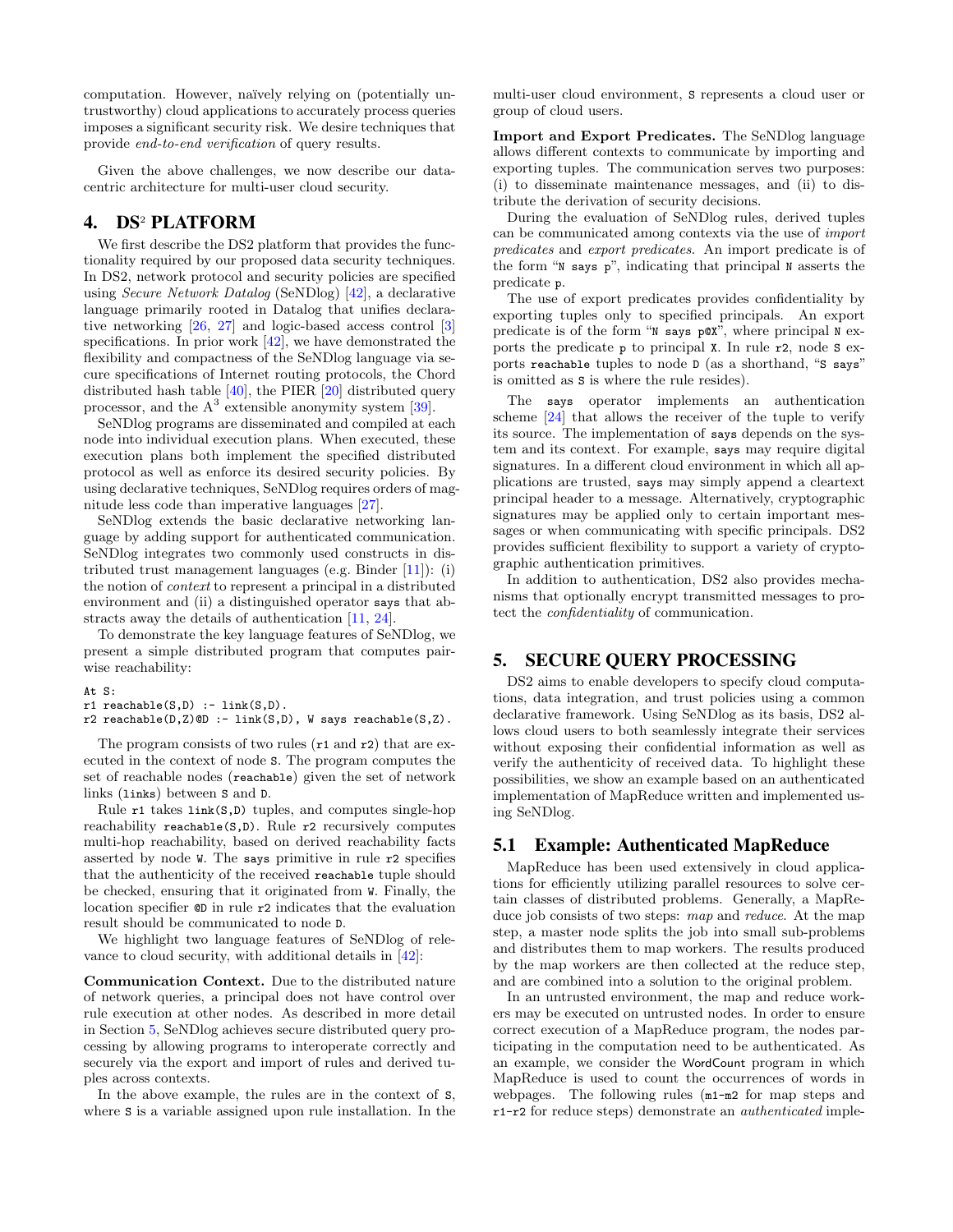mentation of MapReduce written in SeNDlog and executed via DS2:

```
At MW:
m1 map(ID,Content) :- file(MW,ID,Content).
m2 emits(MW,Word,Num,Offset)@RW :-
        word(Word,Num,Offset),
        reduceWorker(RID,RW), RID=f_SHA1(Word).
```
At RW:

```
r1 reduceTuple(Word,a_LIST<Num>) :-
       MW says emits(MW,Word,Num,Offset).
r2 reduce(Word,List) :- reduceTuple(Word,List),
       Master says rBegin(RW).
```
In the program shown above, rules m1 and m2 are within the context of a map worker MW, and rules r1 and r2 are in the context of a reduce worker RW.

Map Operation. Rule m1 takes as input a file predicate and passes the ID and the Content of the file to the instances of the user-defined Map functions.

Upon receiving an (ID, Content) pair, each Map instance splits the content of the document into separate words, and generates a  $(WORD,1)$  pair (stored in word tuples) for each word, denoting that the occurrence count of the word should be increased by one. The word tuples, tagged with the Offset of each word in the document, are then sent back to MW as the result of the map function.

Rule m2 takes as input word tuples and distributes them (in the form of emits tuples) to reduce workers. To enable authentication, a signature is included within each emits tuple using the says primitive.

Reduce Operation. Reduce workers receive and authenticate (e.g., via digital signatures) emits tuples from map workers. The tuples are then grouped by the key field Word (in rule r1). The a\_LIST aggregate operator maintains the occurrences of each word in a list structure.

After the map workers complete their job, a master node sends a rBegin tuple to each reduce worker, signaling the start of the reduce job. reduce tuples are sent to the userdefined Reduce instances, each of which contains a word and the list of its occurrences. Based on these lists, the Reduce instances generate and emit the final results – the total occurrence counts of words.

Authentication. The above program enforces authentication using group signatures: reduce workers process an emits tuple as long as it is signed by any legitimate map worker. Alternatively, authentication can occur at finer granularity. For instance, a reduce worker may be configured to only accept tuples from cloud user merchant123 by changing the clause "MW says emits" in rule r1 to "merchant123 says emits".

#### 5.2 Preliminary Evaluation

We developed a prototype of WordCount using the Rapid-Net [\[32\]](#page-7-30) declarative networking system. Our preliminary evaluation is intended (i) to experimentally validate DS2's ability to implement secure cloud applications using the MapReduce paradigm, and (ii) to study the overhead incurred by adding authentication features to MapReduce. As a workload, we use a two-phase version of our WordCount program. In the Filtering Phase, the master node distributes 6,400 randomly selected webpages from the Stanford WebBase project [\[2\]](#page-7-31) to map workers. Map workers filter out all HTML



<span id="page-3-0"></span>Figure 1: Per-node bandwidth (KBps) utilization

tags and partition the results to reduce workers. Reduce workers then distribute the webpage fragments to the map workers of the Counting Phase. The Counting Phase uses the techniques described above to determine the occurrence counts of words in the webpages.

We perform the experiments within a local cluster of 16 quad-core machines. We deploy 16 map workers and 16 reduce workers for the Filtering Phase and 32 map workers and 128 reduce workers for the Counting Phase. Each physical machine runs a total of 12 MapReduce worker instances. To avoid packet-drops due to congestion, we rate-limit the number of packets sent per second.

To evaluate the overhead incurred by performing authentications, we constructed three versions of WordCount: NoAuth, RSA-1024 and HMAC. In NoAuth, MapReduce workers transmit tuples without the sender's signature; in RSA-1024 and HMAC, the communication between different map and reduce workers are authenticated using 1024-bit RSA signatures and SHA-1 HMACs, respectively.

Figure [1](#page-3-0) shows the per-node bandwidth usage over time. All three versions of WordCount incur spikes in their bandwidth utilization in the first 30 seconds. The spikes are mainly attributed to the cross-node communication during the Filtering Phase. The MapReduce operation at this stage is computationally inexpensive but network intensive, as the tuples transmitted in this phase consist of relatively large chunks of documents (as compared to word tuples transmitted in the Counting Phase).

We observe that *NoAuth* finishes the computation in 350 seconds, whereas  $HMAC$  and  $RSA-1024$  incur an additional 17.4% (60s) and 78.3% (270s) overhead in query completion latency, respectively. The increase in query completion time is due primarily to the computation incurred by signature generation and verification. The respective aggregated communication overheads of HMAC and RSA-1024 are 18.4%  $(7.5MB)$  and  $53.3\%$   $(21.8MB)$  higher than  $NoAuth$ . However, due to the use of network throttles in our evaluation, the per-node bandwidth utilization for the three versions are similar.

Note that while our example focuses on authentication, prior work [\[28,](#page-7-12) [42\]](#page-7-14) demonstrate that the says construct is itself customizable, not only via different authentication schemes, but also encryption schemes for confidentiality and anonymity. This suggests that one can further extend our example here to implement MapReduce customized with other secure communication properties. We plan to explore this as part of our future work.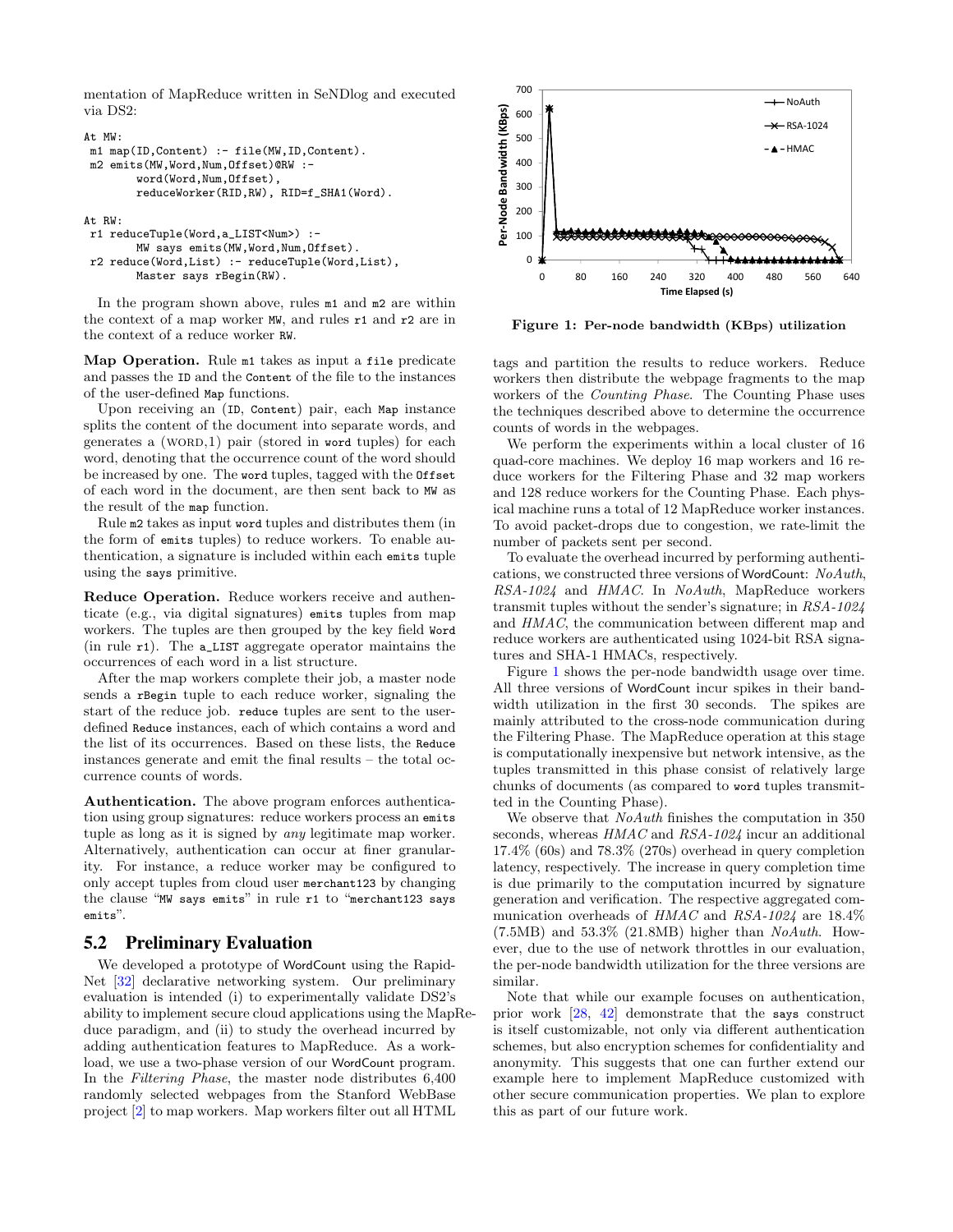# 6. ACCESS CONTROL

Data sharing and integration are integral to many applications that operate in a multi-user cloud environment. The enforcement of access control policies can become complicated by the fact that users may frequently enter or leave the cloud, requiring policies to be rapidly updated. Realworld trust policies are complex and may require functionality beyond that offered by traditional tuple-level access control policies. Devising a scheme to respond to the dynamics and complexity of cloud environments represents a significant challenge.

In this section, we demonstrate how DS2 supports complex and dynamic data access control policies through query rewriting and other techniques. Our approach builds upon traditional database- and logic-based mechanisms for reasoning about trust policies.

#### 6.1 View-based Access Control

Traditional databases typically utilize view-based access control in which views are expressed in SQL, with access controls to these views enforced via explicit permissions granted to authorized users. Such views are easily expressible in DS2. For example, if a user alice owns an employees predicate that stores the names, departments, and salaries of employees, then she may create a security view for some other user, Bob:

```
At alice:
sv1 employee_sv_bob(Name,Dept) :-
         employee(Name,Dept,Salary), Salary < 5000.
sv2 predsecview("employee","employee_sv_bob",bob).
```
In this example, alice allows bob to view only those employees in any department who have salaries less than \$5000. The employee\_sv\_bob predicate represents both a horizontal (salary<5000) and vertical (salary column omitted) partition of the employee predicate. Note that employee\_sv\_bob (defined by rule sv1) is dynamically applied as the predicates in the rule body update, and hence its contents change with the contents of the employee predicate. Rule sv2 maintains an additional predicate, predsecview, that associates security views with the protected predicate.

DS2 can easily express security views that apply to entities other than single users. For example, alice may delegate access to the users whom a certificate authority believes are good by replacing rule sv2 with the following rule:

```
sv2: predsecview("employee","employee_sv_good",U) :-
        cert_authority says good(U).
```
In addition to supporting simple horizontal and vertical slicing, DS2 permits more complex partitioning of access control. For example, access rights may be based on provenance information (e.g., Alice allows Bob to view only those employee tuples derived using data from Bob). In general, SeNDlog's flexibility enables DS2 to support a wide variety of access control policies.

Enforcement. We have thus far left unspecified how security views are enforced. Standard Datalog cannot prevent users from submitting a query that references predicates directly, nor can unmodified Datalog dynamically rewrite queries to refer to the security views. To enable these capabilities, we extend Datalog to represent the currently executing queries in tables accessible to the program – a concept we call the DS2 meta-model. Our approach is similar to recently proposed Datalog-based meta-compilers [\[9,](#page-7-32) [28\]](#page-7-12).

Preventing queries from directly reading predicates (e.g., employee) is made possible by adding schema constraints called meta-constraints [\[28,](#page-7-12) [29\]](#page-7-13) to the meta-model. Metaconstraints restrict the set of allowable queries. DS2 uses meta-constraints to express that users can only insert queries that refer to security views:

#### $says(U,R)$ ,  $body(R,A)$ ,  $functor(A,P) \rightarrow predsecview(\_,P,U)$ .

The above example introduces the schema constraint format. Note that instead of :-, the head and body are separated by a right-arrow  $(-)$ . The logical meaning of this format is that if, for any assignment of the variables, the left hand side (LHS) is true, then the right hand side (RHS) must also be true. If, on the other hand, the LHS is true but the RHS is false, then evaluation of the query terminates with an error.

In the above constraint, says associates a user U with a query R, and body and functor are meta-model predicates that examine the structure of the rule. The constraint expresses that every predicate mentioned in the body must be the security view of some other predicate (since the variable for this other predicate is unimportant in the constraint, we represent it with an underscore).

Code Generation. Unfortunately, constructing queries that abide by meta-constraints requires careful diligence by the programmer. To ease this burden, DS2 uses code generation to automatically rewrite queries to refer to security views.

```
-rulebody(R,B), +rulebody(R,C), +atom(C),
+atompred(C, S), +atomargs(C, N, V) :-
 P says R, rulebody(R,B), atompred(B,P),
 predsecurityview(P,S), predargs(S,N,V).
```
For example, the above meta-rule updates the body of queries by retracting (-) the body atom representing the original predicate and *asserting*  $(+)$  the body atom representing the security view. (The logical meaning of a conjunction of atoms in the head of a rule  $q1,q2,\ldots,qm$  :-  $p1,p2,\ldots,pn$  is the set of m rules:  $qi : -p1, p2, \ldots, pn.$ 

Meta-rules provide programmers with a flexible access control framework. Developers may specify meta-rules to cause DS2 to transparently transform queries to adhere to various security policies, without requiring any changes to the program's data or control logics. In addition to access control, we have previously demonstrated [\[28\]](#page-7-12) that metaprogramming capabilities are also useful for customizing various forms of security mechanisms for authentication, encryption, and even anonymity.

#### 6.2 Multi-user Multi-stage MapReduce

In Section [5,](#page-2-1) we introduced an authenticated version of MapReduce. Given that both access control policies and the MapReduce program are specified within SeNDlog, it is easy to integrate access control policies as additional rules in the program. The programmer needs only to supply a set of policy rules. DS2 automatically performs the query rewrites to generate the appropriate rules for executing the MapReduce program.

In practice, given that MapReduce operations can span multiple stages (i.e., compose several MapReduce operations), access control can be enforced across stages. For instance, if alice starts a MapReduce operation and the resulting output is used by bob for his subsequent MapReduce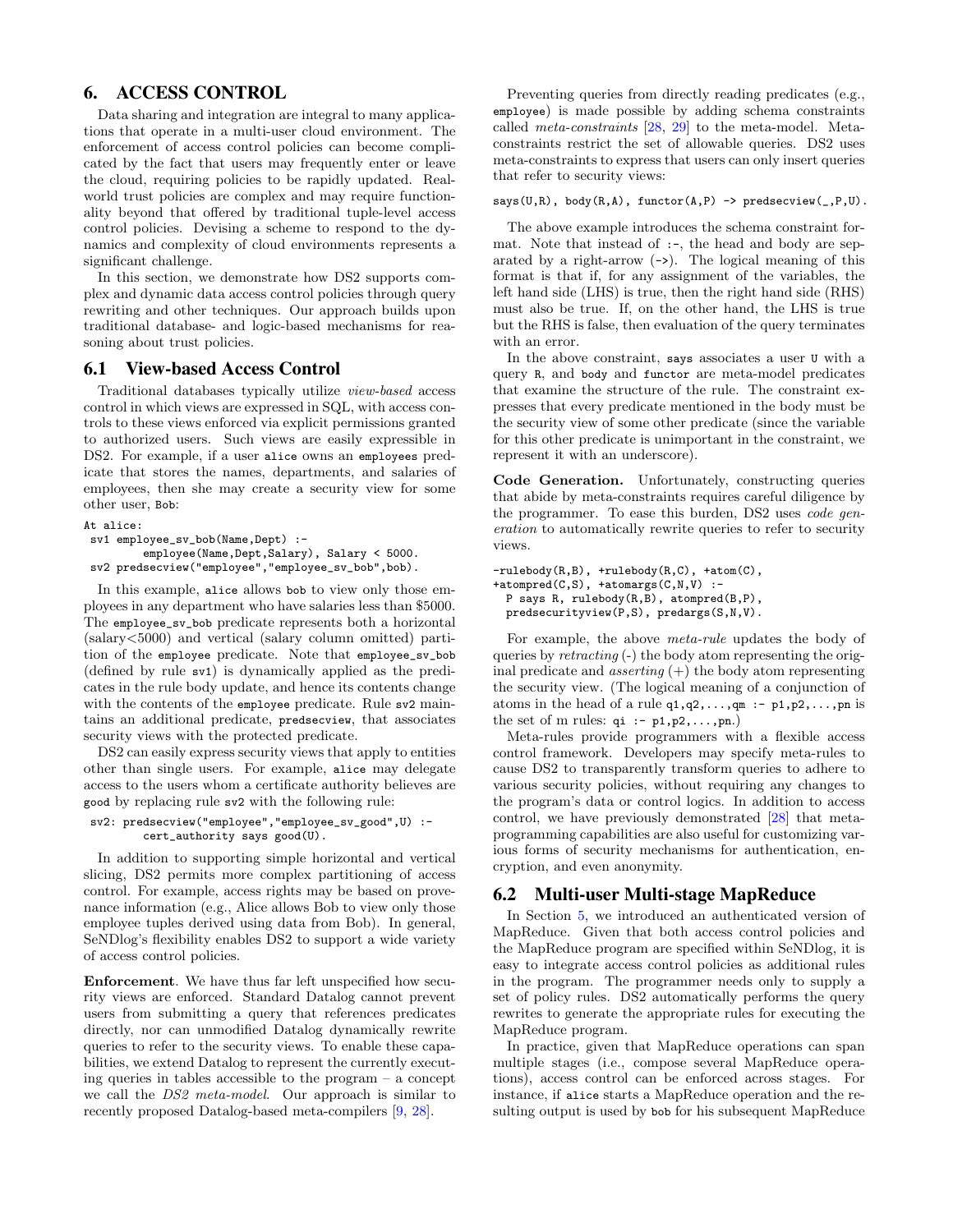operation, one needs to ensure that bob accesses only data that he is authorized to view. One naïve solution is to enforce access control only at the boundaries of each MapReduce operation – i.e., on the resulting output between jobs. A more sophisticated solution that we are currently exploring is to "push-down" selection predicates dynamically into each MapReduce execution plan. This ensures that proper filtering is applied early so that only authorized data flows downstream to later stages of the MapReduce operations. In this example, the trust relationships between alice and bob may result in filtering of input data as early as alice's MapReduce operation, causing only the data that bob is authorized to view to be processed. We are currently investigating methods to adapt the dynamic rewrite capabilities presented in [\[29\]](#page-7-13) to handle more complex sharing, particularly across users and multiple stages of MapReduce computations.

### 7. DISTRIBUTED PROVENANCE

In an integrated cloud environment where multiple applications share information, it is useful to track the source of communicated and derived data. For example, if a cloud user merchant123 is trusted at time  $t$  but later discovered to be deceitful at time  $t'$   $(t' > t)$ , it is critical that merchant123's effects on other users' application states be determined and potentially rolled back. DS2 addresses this need by providing a mechanism for identifying where a tuple originated, which nodes it traversed, how it was derived, and which parties were involved in its derivation.

The database literature typically refers to such derivation information as provenance [\[7\]](#page-7-33). DS2's declarative rulebased derivation framework captures information flow as distributed queries, enabling natural support for acquiring, maintaining, and querying provenance in the cloud.

#### 7.1 Usage of Provenance in the Cloud

The ability to identify the source of derived data enables several important functionalities in the cloud. The following list highlights some capabilities relevant to our multiapplication cloud setting:

Diagnosis and Forensics. Provenance information is useful for debugging and error detection in the cloud. For example, tracing backwards in a network-level provenance graph may yield the discovery of the (possibly malicious) causes of suspicious query results. Provenance is also useful for root cause analysis (e.g., pinpointing the bottleneck in a multistaged MapReduce execution to a slow machine or malicious user). In all scenarios, the querying of provenance can be automatically triggered by an anomalous behavior (e.g., a spike in traffic) that is detectable using a continuous query over existing network state.

Mitigation. Once incorrect or untrusted data have been identified, provenance enables developers to efficiently propagate corrections by targeting only the affected applications, reducing the number of expensive updates and rollbacks [\[25\]](#page-7-34). ecution, a map worker may make the decision based on its trust relationship with the tuple's original producer. Provenance also allows the adoption of a quantitative approach for trust management: a derived tuple is assigned a trust value evaluated from its provenance, based on which a decision is made. Interestingly, the quantitative approach is computable and customizable by representing provenance in an algebraic form [\[16\]](#page-7-37).

### 7.2 Computing Distributed Provenance

In general, provenance can be modeled as a directed graph that encodes the dependency relationships between base and derived tuples. The provenance graph consists of vertices that represent base tuples or intermediate evaluation re-sults, and edges indicate the information workflow [\[15,](#page-7-38) [43\]](#page-7-39). This graph structure can be stored as relational tables in a straightforward manner.

In the context of the cloud, data are distributed across nodes and applications, and hence the provenance information is itself distributed. We have previously explored the design space of distributed provenance in declarative networks, and demonstrated that incrementally updateable and bandwidth efficient implementations of distributed provenance are achievable at Internet-scale [\[43\]](#page-7-39).

In a nutshell, given a declarative networking protocol, by using an automatic rewrite process, one can compute and maintain distributed provenance as distributed views over computed network state, thus allowing provenance maintenance to be automatically handled by the incremental view maintenance mechanism<sup>[1](#page-5-0)</sup> provided in DS2.

To query provenance, a distributed recursive query is issued over the distributed view, and this results in a traversal of the provenance graph. To customize each query, each user can supply additional annotation schemes schemes [\[16,](#page-7-37) [23\]](#page-7-40) in the form of user-defined functions. This allows the query results to be returned in a desired format (e.g., contributing base tuples, traversed cloud peers, and confidentiality levels), to match to the requirement of various applications. See [\[43\]](#page-7-39) for more details.

Maintaining and querying distributed provenance in a cloud setting raises open research challenges that we intend to explore. First, our previous work focused primarily on enabling distributed provenance support at the network layer. Since fault analysis is typically a cross-cutting concern, enabling useful provenance information in the cloud may require integrating system state across various layers of the cloud computing stack (application, middleware, network, OS, etc.), several of which may run in legacy code outside of DS2.

Second, since malicious nodes may intentionally manipulate provenance information, the integrity of provenance data must be protected. Fortunately, existing cryptographic approaches [\[19\]](#page-7-41) that ensure that unauthorized modification of provenance data will be eventually detected are applicable here. Provenance data should also remain confidential and not be revealed to unauthorized parties. Cryptography can be used to hide provenance information based on roles, security levels, or other customized requirements. A

Provenance-based Trust Management. Provenance has been used in the context of p2p data integration systems as a basis to accept or reject access [\[17,](#page-7-35) [21\]](#page-7-36). Similarly, cloud application developers can specify access control policies that process or discard an incoming tuple based on its derivation. For instance, in a multi-staged MapReduce ex-

<span id="page-5-0"></span><sup>&</sup>lt;sup>1</sup>In our DS2 system, incremental view maintenance is leveraged by  $Pipelined\ Semi-naïve$  (PSN) evaluation, which is essentially an asynchronous version of classic semi-naïve evaluation used for Datalog programs.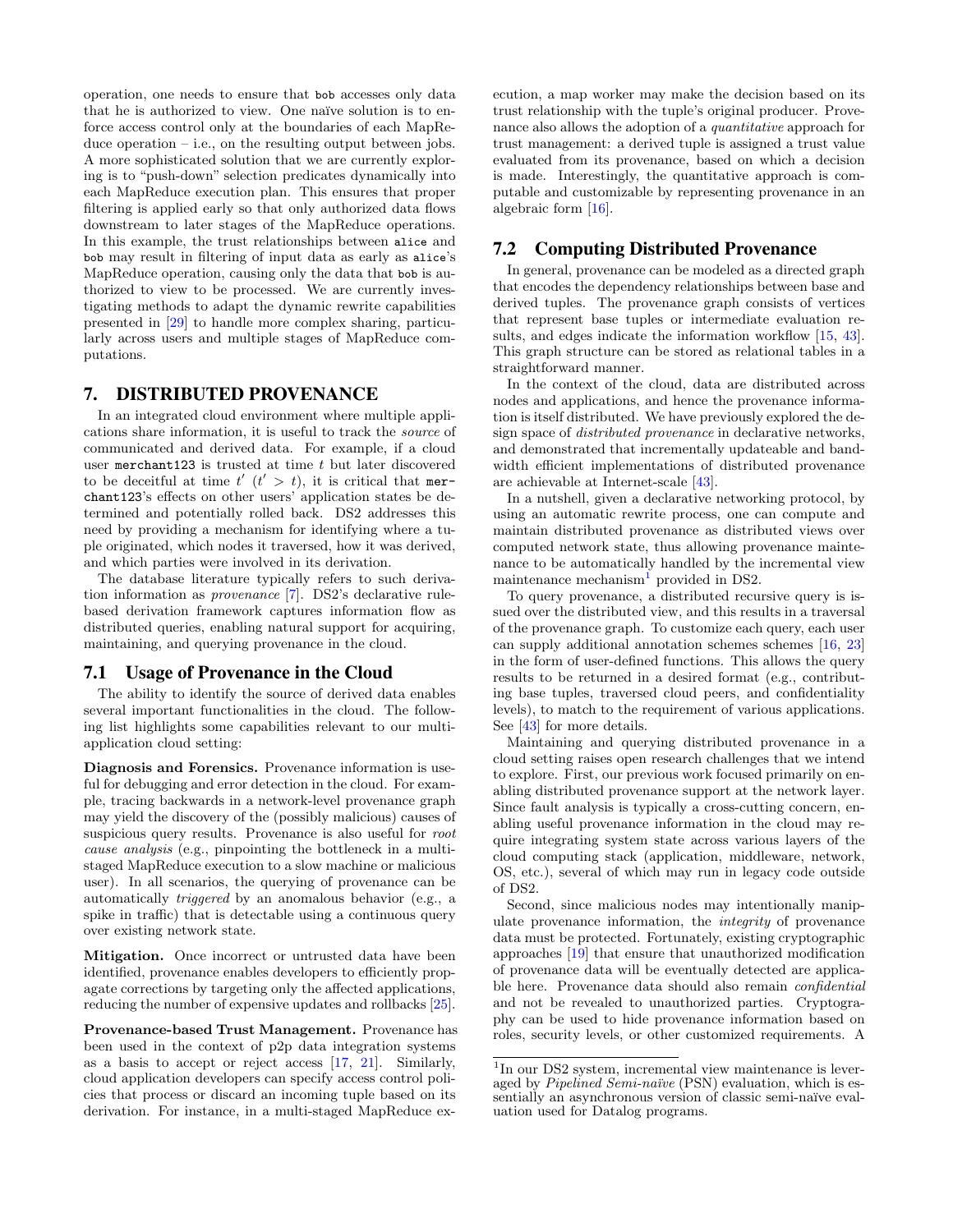

Figure 2: MHT for table  $X$ 

more challenging security problem is detecting when malicious nodes purposefully withhold provenance information. We are currently exploring the use of fault-detection [\[18\]](#page-7-42) techniques to address this particular threat.

## <span id="page-6-0"></span>8. END-TO-END QUERY VERIFICATION

Our final research direction explores verification mechanisms that ensure that the results of distributed queries can be verified. Here, we adapt a threat model in which the owner of the data is trustworthy, but some fraction of the cloud applications that host the data (and respond to queries) is malicious.

Our initial approach adopts techniques used in verifying the correctness of outsourced databases [\[14,](#page-7-8) [31,](#page-7-9) [35\]](#page-7-11). At a high level, end-to-end verification works by requiring cloud applications to transmit verification objects (VOs) along with query results. These VOs are then assessed by end-host clients to verify the correctness of the tuples in the returned result sets.

For example, previous work [\[35\]](#page-7-11) has applied Merkle Trees (MHTs) [\[30\]](#page-7-43) to verify the results of range queries processed by online servers. MHTs are constructed over presorted data, with leaves corresponding to the hashes of database tuples in a table and non-leaf nodes corresponding to the hash of the concatenation of the children. The MHT is built recursively to the root of the tree. The VO that is attached to the result of a range query consists of (i) a signature over the MHT's root node, signed by the table's owner; (ii) the tuple with the greatest value that is lower than the minimum specified in the query range (if such a tuple exists); (iii) the tuple with the least value that is greater than the maximum specified in the query range (if such a tuple exists); and (iv) the smallest set of internal nodes (excluding the root) that is required for the client to independently compute the root of the MHT (additional details are provided in [\[35\]](#page-7-11)). The VO contains sufficient information to guarantee that no data have been omitted or inserted to/from the query results, and that no entry in the returned result sets has been modified.

To illustrate, consider table  $X = \{x_1, x_2, x_3, ..., x_8\}$ . The MHT of X is shown in Figure [2,](#page-6-2) where  $h_i$  is the digest of tuple  $x_i$ . The VO for a query that returns  $\{x_1, x_2\}$  is  ${x_3, h_4, h_{5-8}, \text{SIG}(h_{1-8})}$ , where SIG( $h_{1-8}$ ) denotes a copy of the root node that has been signed by the table's owner. When combined with  $\{x_1, x_2\}$ , the VO is sufficient for the client to compute the root of the MHT and verify the signature. Note that the VO authenticates the resultset since a modified, inserted, or omitted tuple will cause the computed root's digest to differ from that of the signed copy.

MHTs in the Cloud. We propose an adaptation of the above MHT-based verification scheme for multi-user cloud



<span id="page-6-3"></span>Figure 3: P-MHT for table  $X_1$ 

<span id="page-6-2"></span>environments. Our approach, which we call *partitioned MHT* (P-MHT), operates over partitioned data. P-MHTs enable clients to verify the correctness of range queries executed across multiple cloud applications.

When data are distributed across different cloud applications, tables may be horizontally partitioned such that each application maintains a range of tuples in a sorted table. Suppose table  $X$  (see Figure [2\)](#page-6-2) is partitioned into three sub-tables —  $X_1 = \{x_1, x_2, x_3\}, X_2 = \{x_4, x_5, x_6\},$ and  $X_3 = \{x_7, x_8\}$  — each of which is hosted by a separate (and potentially malicious) cloud application. In addition to storing the tuples, each application maintains a P-MHT that embeds sufficient information for the local generation of the VO for any tuple in the sub-table. That is, a P-MHT is an MHT over a partition of data.

Figure [3](#page-6-3) shows the P-MHT for  $X_1$ . Although the P-MHT is a partial MHT, it may still generate the VO for any tuple maintained in  $X_1$ . For example, the P-MHT maintains sufficient information to generate the VO for the query that returns  $\{x_1, x_2\}$  (i.e. the VO is  $\{x_3, h_4, h_{5-8}, \text{SIG}(h_{1-8})\}\)$ , thus allowing a client to verify the query result, provided that he has obtained  $\text{SIG}(h_{1-8})$  from the (trusted) data owner.

Our approach works for tables that are ordered and range partitioned across nodes. Verifying query results across hashbased partitions is an area of future work.

#### <span id="page-6-1"></span>9. CONCLUSION AND FUTURE WORK

This paper outlines the challenges of secure cloud data management and proposes several security mechanisms based on the DS2 framework that move us closer toward meeting these challenges. As a basis for further exploration, we have implemented an initial DS[2](#page-6-4) prototype<sup>2</sup>, developed using the RapidNet declarative networking engine [\[32\]](#page-7-30).

Our future work is proceeding in several directions. First, we are exploring use-cases of DS2 for securing a range of cloud applications, ranging from large-scale data processing to data sharing and analysis. Our paper has presented one example based on MapReduce, but the applicability of DS2 is sufficiently broad to enable a variety of data sharing applications on the cloud, particularly those related to social networking and cloud analytics [\[4\]](#page-7-15). To bootstrap the usage of DS2, we are exploring utilizing DS2 as a separate extensible trust management policy engine incorporated into existing distributed computing software (e.g. Hadoop), and potentially integrating our system with existing cloud analytics tools.

<span id="page-6-4"></span><sup>2</sup>The SeNDlog language/compiler and distributed provenance implementation is available for download at [http:](http://netdb.cis.upenn.edu/rapidnet/downloads.html) [//netdb.cis.upenn.edu/rapidnet/downloads.html](http://netdb.cis.upenn.edu/rapidnet/downloads.html).